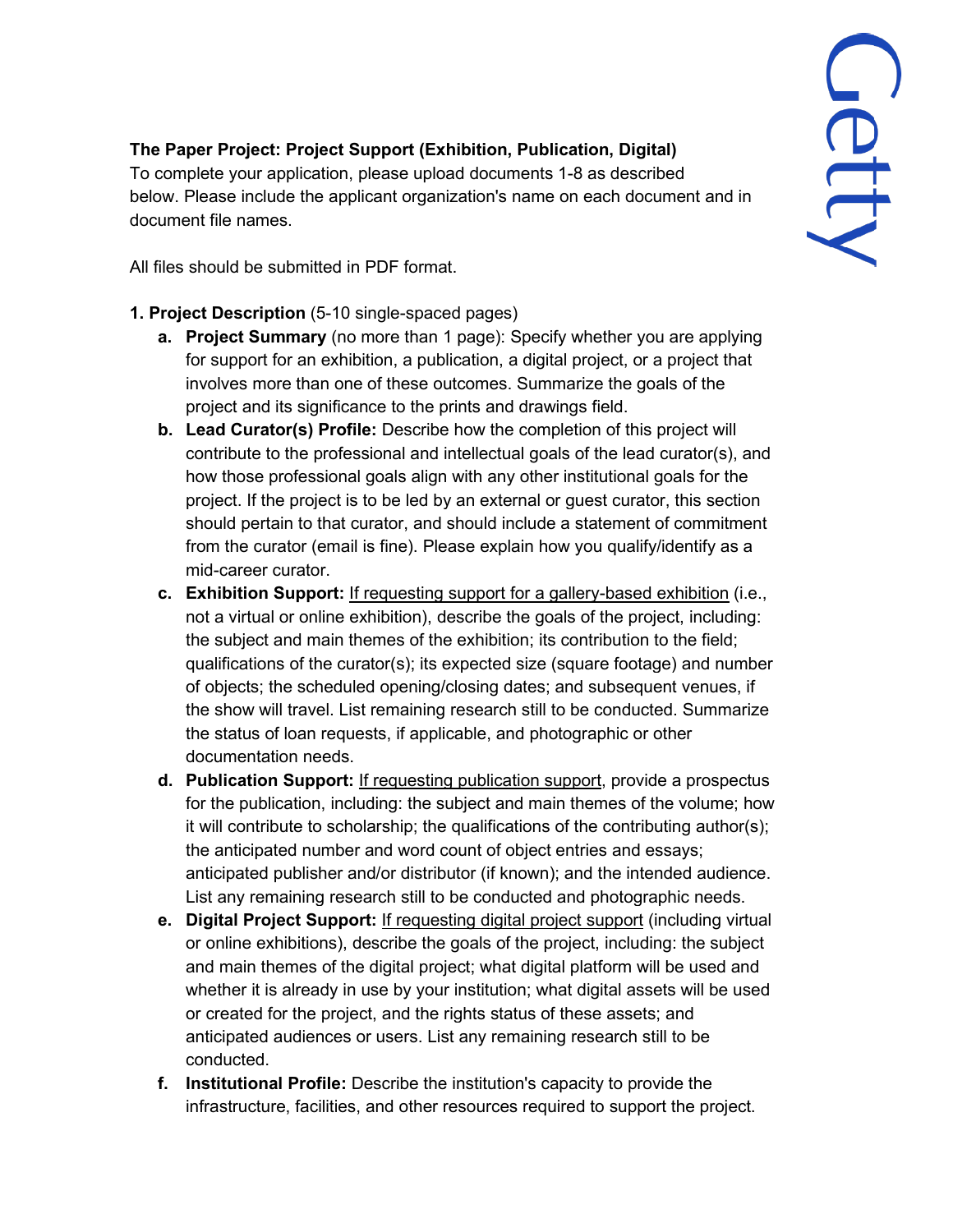**g. Project Team:** List all key personnel associated with the planning and implementation of the project, including any consultants or advisors. Briefly explain their roles in the project and their qualifications. Include any key project roles for which an individual has not yet been identified, such as projected consultant or freelancer roles.

**2. Curriculum Vitae**: Include a CV for the project's lead curator(s). If the project will be led by external or guest curator(s), please also include a CV for the project lead at the applicant institution. If you are including more than one CV, please combine them and upload as a single PDF.

**3. Timeline:** Provide a timeline of significant milestones and activities, including the anticipated completion or publication date for the project. If the project is already underway, please include a brief description of work completed to date.

**4. Itemized Budget:** Provide a complete itemized budget for all project costs. Include one column for the total cost and another that indicates the portion requested from the Getty Foundation. A sample template is available for your reference on The Paper Project web page, under Our Priorities at **https://www.getty.edu/foundation/. Some possible costs to include in your itemized budget are:**

**Exhibition costs** (loan fees, transportation, couriers, insurance, installation expenses)

**Publication costs** (editorial costs, design fees, rights and reproduction fees, production and shipping)

**Digital project costs** (software licenses and fees, digital development and design, creation of digital assets including video production, testing and prototyping)

**Object photography and associated costs Project research travel**

**Honoraria and/or fees** (including contributing authors, consultants, and

advisors)

**Research materials Overhead/Indirect costs** (maximum 15%) **Other**

**5. Budget Narrative:** Explain how you arrived at the figures provided in the itemized budget, giving additional context or detail where helpful.

**6. Letter of Support:** Provide a letter of support for the project from the head of the organization or from the person authorized to sign grant agreements, if other than the head of organization.

Please note: non-U.S. applicants will be asked to provide additional organizational documents along with their application materials. A list of these documents is included in the Application FAQ, available on The Paper Project web page, or in Fluxx.